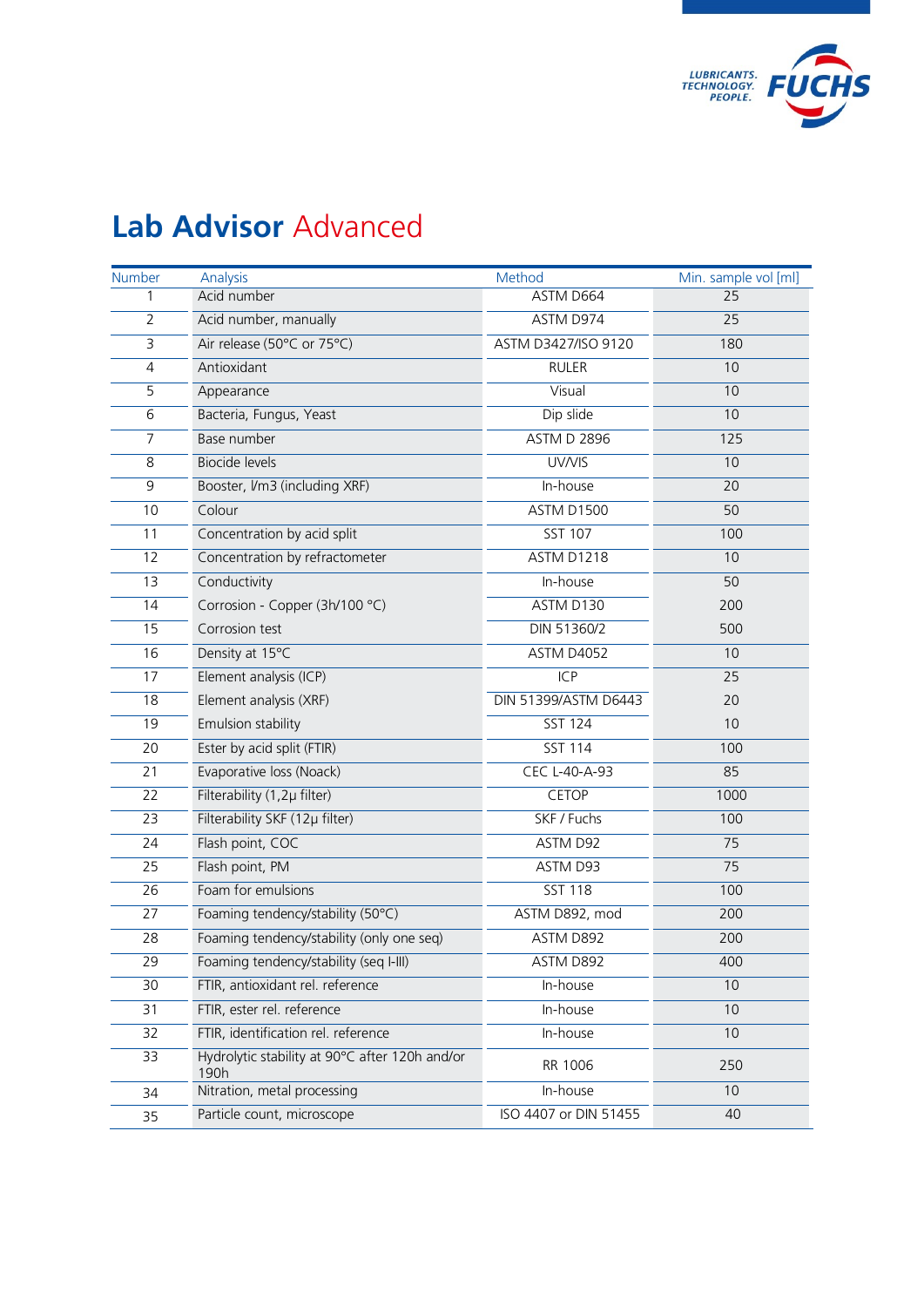

| $\overline{36}$ | Particle count, optical                       | ISO 4406 acc. to ISO<br>11171 | 100       |
|-----------------|-----------------------------------------------|-------------------------------|-----------|
| 37              | pH                                            | <b>DIN 51369</b>              | 25        |
| 38              | Polymer content, metal processing             | In-house                      | 100       |
| 39              | Pour Point                                    | <b>ASTM D7346</b>             | 10        |
| 40              | Quench test                                   | <b>ASTM D6200</b>             | 1000      |
| 41              | Refractive index                              | <b>BRIX</b>                   | 10        |
| 42              | RPVOT (RBOT), single sample                   | <b>ASTM D2272</b>             | 120       |
| 43              | Rust prevention                               | ASTM D665A                    | 300       |
| 44              | Rust prevention (sea water)                   | ASTM D665B                    | 300       |
| 45              | Solid contaminants                            | <b>SST 101</b>                | 10        |
| 46              | Stability test (miscibility tests)            | In-house                      | 50        |
| 47              | Total amine titration (TA)                    | In-house                      | 50        |
| 48              | Varnish potential                             | <b>MPC</b>                    | 100       |
| 49              | Water content, distillation                   | ASTM D95                      | 100       |
| 50              | Water content, KF (coulometric)               | ASTM D6304 mod.               | 10        |
| 51              | Water hardness, dH                            | In-house                      | 10        |
| 52              | Water separability (54°C or 82°C)             | <b>ASTM D1401</b>             | 40        |
| 53              | Viscosity at -20°C or -40°C                   | ASTM D445                     | 200       |
| 54              | Viscosity at 40°C or 100°C (HVM)              | ASTM D445                     | 60        |
| 55              | Viscosity at 40°C or 100°C (Stabinger)        | ASTM D7042                    | 10        |
| 56              | Viscosity index (req. visc at 40°C and 100°C) | ASTM D2270                    | See visc. |
| 57              | Viscosity, Brookfield (16 h)                  | ASTM D2983                    | 200       |
| 58              | Viscosity, Brookfield (3 h)                   | <b>DIN 51398</b>              | 200       |
| 59              | Viscosity, CCS                                | ASTM D5293                    | 120       |
| 60              | Viscosity, MRV                                | ASTM D4684                    | 200       |

| Analysis - Miscibility test             | Method               | Min. Sample Vol. [ml] |
|-----------------------------------------|----------------------|-----------------------|
| Air release (50°C or 75°C)              | ASTM D3427/DIN 51381 | 180                   |
| Appearance                              | Visual               | 10                    |
| Water Separability (54°C or 82°C)       | ASTM D1401           | 40                    |
| Filterability $(12 \mu \text{ filter})$ | <b>SKF</b>           | 100                   |
| Foaming tendency/stability (seq I-III)  | ASTM D892            | 400                   |
| Stability test                          | In-house             | 50                    |